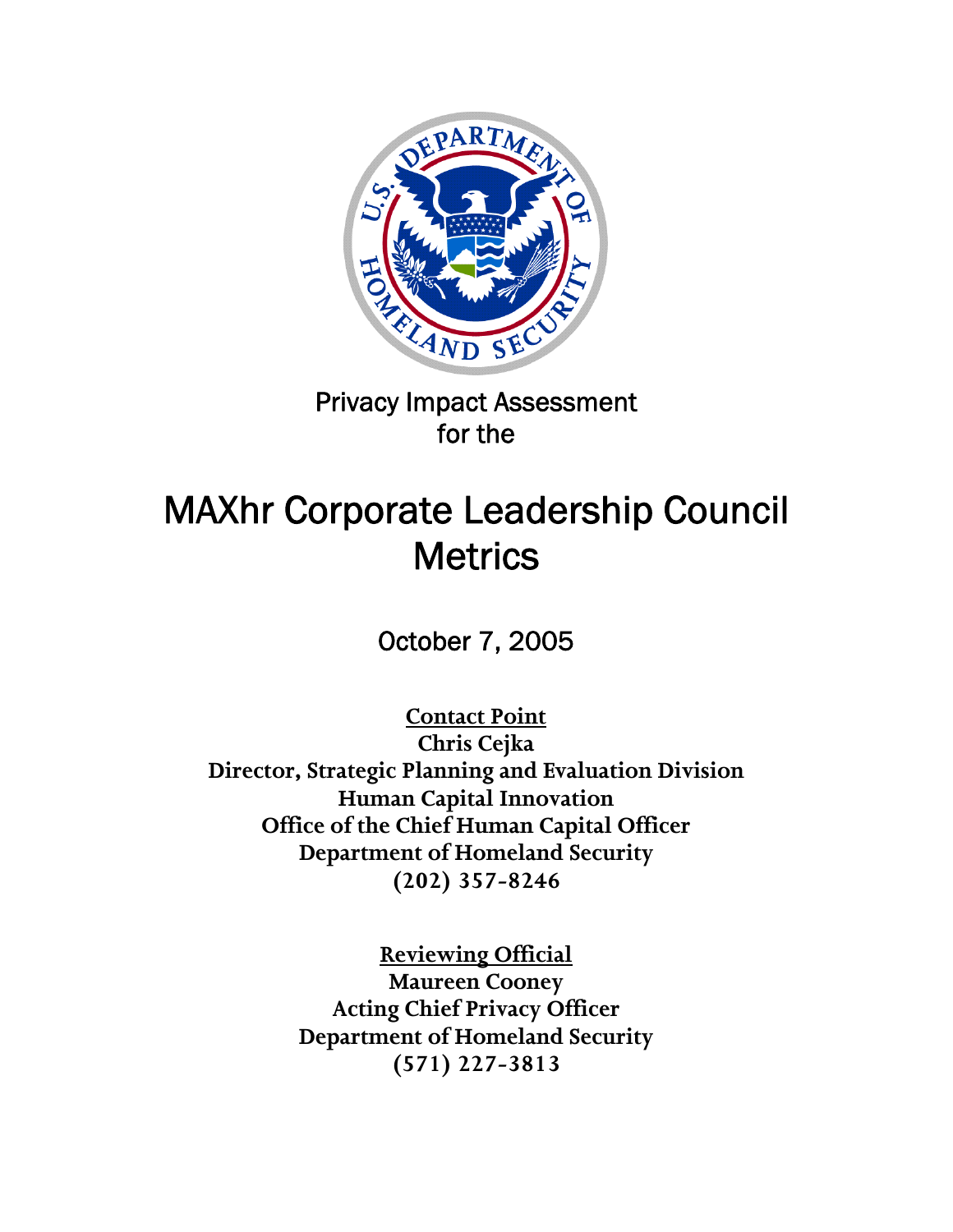

## Introduction

The Department of Homeland Security established the MaxHR Program to implement the human capital provisions of the Homeland Security Act of 2002. MaxHR is a collection of functions and systems centered on a core enterprise Human Resource Management System (HRMS). MaxHR is part of a broader "One DHS" model where a collection of disparate and redundant systems across DHS are consolidated into enterprise-wide solutions.

DHS has a strategic imperative to evaluate the implementation of MaxHR with a baseline measure completed by September 1, 2005. This evaluation will be accomplished with the assistance of a webaccessible Human Capital Dashboard, an analytical tool made available to DHS by the Corporate Leadership Council (CLC).

CLC's services include hosting the computer server on which will reside proprietary CLC analytic software and data sets provided by DHS. When CLC's software is applied to the DHS data sets, the result is a graphic depiction of key indicators of DHS performance in the human capital area. CLC's software also provides multiple analytical tools capable of enabling DHS managers to explore data for more precise explanations of performance. CLC maintains the server in a secure facility and control access to the server and the data.

CLC provides similar services to other federal agencies, including the Department of Justice.

#### Key Goals

The Human Capital Dashboard will reflect data extracted from the Human Resource Information System (HRIS) in conjunction with the National Finance Center (NFC). CLC will perform analyses on associated human capital metrics to reflect the state of DHS human resources programs and, by extension, the MaxHR program.

#### Points-of-Contact

Chris Cejka, Director of Human Capital Strategic Planning and Evaluation – Chris.Cejka@hq.dhs.gov, (202) 357-8246.

Michelle Gilder, Human Capital Business Systems Analyst – Michelle.Gilder@dhs.gov,

(202) 357‐8250.

#### Reviewing Officer

Maureen Cooney, Acting Chief Privacy Officer – (571) 227-3813.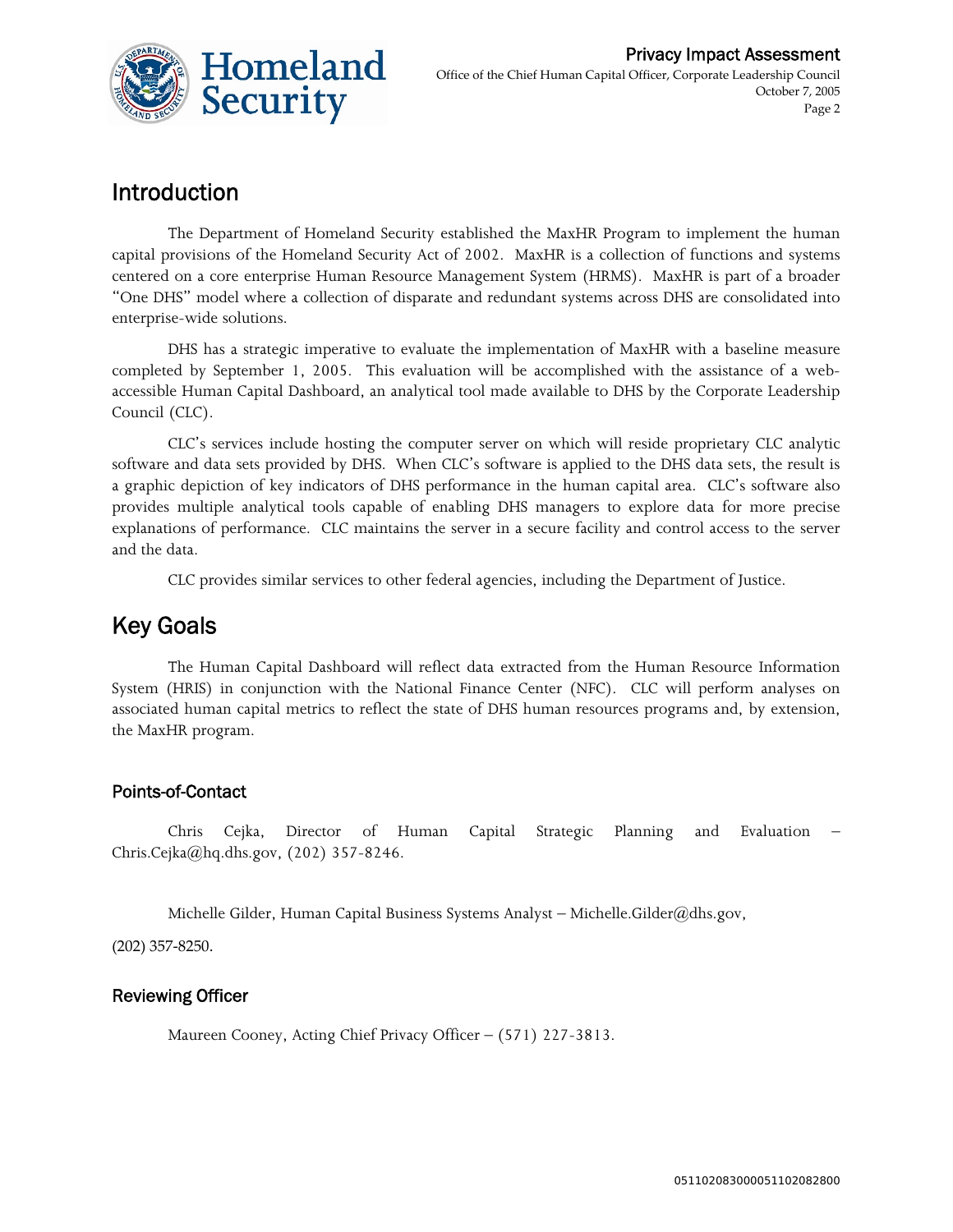

## SECTION 1 – QUESTIONS ABOUT THE DATA AND ITS PURPOSES:

#### 1.1 What information is to be collected?

The Corporate Leadership Council (CLC) will collect data extracts from the National Finance Center (NFC) personnel system relating to employee demographics, employment status, salaries, and organizational information. DHS will determine which specific data elements are required for analysis. The elements to be collected are derived from nature of action code data rather than from each individual's record, e.g. promotion, retirement, incentive pay, performance appraisal rating. The elements to be collected do not include names, social security number, geographic location, or any other field that would allow an individual employee to be identified. All data are aggregated prior to presentation on the dashboard. It is not possible to identify individuals with the data used. Please see the attached CLC Extract Data Fields table for the complete list of data fields.

#### 1.2 Why is the information being collected? Is it relevant and necessary to the purpose for which the system is being designed?

The purpose of collecting these data is to assess the overall characteristics and performance of DHS human resources programs and MaxHR.

#### 1.3 What is the intended use of the information?

The intended use of the information is to assess the effectiveness and efficiency of DHS human resources programs and MaxHR. These organizational-level performance assessments will allow DHS to develop strategies for attaining department objectives for human resource programs.

#### 1.4 What are the sources of the information in the system? Where and how are you acquiring the information?

The only source of information that will be fed into the Human Capital Dashboard is the NFC system. There will be no permanent electronic bridge or inter-system interface between DHS and CLC. Information is transferred through CD format at least once a year if not quarterly.

In a secure environment, DHS extracts the data from NFC via FOCUS reports. The extract is imported into a Microsoft Access database where DHS creates queries to export non-sensitive data into a spreadsheet that is saved on a secure CD. The secure CD is passed onto CLC through coordination from the Human Capital Strategic Planning and Evaluation group. CLC creates the dashboard from the spreadsheet that contains non-sensitive data.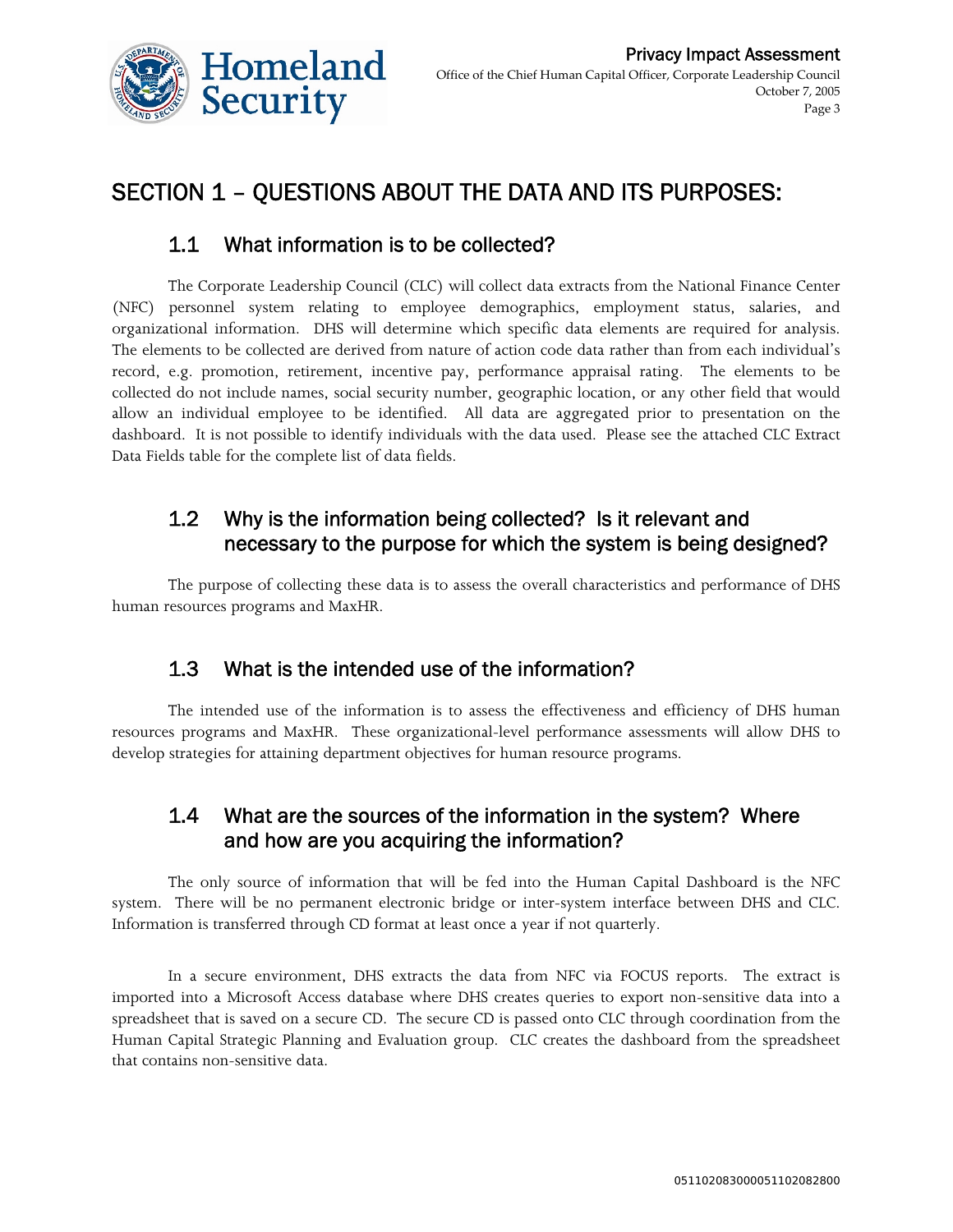

#### 1.5 How will the information be checked for accuracy?

Once the CD that is provided to CLC is produced, it is up to date by virtue of it being the most recent information available to DHS. CLC will submit the data to a stringent verification process that includes descriptive statistical analyses (i.e., ranges, frequency distributions). This will ensure that erroneous data are identified and deleted or corrected. DHS will approve the results of the verification process, ensuring that data collected and reported upon is accurate.

#### 1.6 Will the system derive new data or create previously unavailable data about an individual through aggregation from the information collected?

No, the system will not create new data about an individual. DHS will make performance assessments by grouping existing data fields to reflect aggregated information and statistical insights on HR programs, e.g., how many new hires occurred during a certain period of time.

#### 1.7 Will the newly derived data be placed on the individual's record?

No new data will be placed on the individual's record.

#### 1.8 Can the system make new determinations about an individual that would not be possible without the new data?

No. The system will allow DHS to assess the effectiveness and efficiency of human resource management.

#### 1.9 How will the newly derived data be verified for relevance and accuracy?

Not applicable.

#### 1.10 Are the data elements described in detail and documented? If yes, what is the name of the document?

The data elements are consistent with those described in the OPM's Central Personnel Data File (CPDF), OPM's Guide to Personnel Data Standards, and NFC records. They also are described in detail in the CLC Data Extract Template (copy attached). This template is a list of 57 field names, less than half of which are required elements for the DHS dashboard. DHS may provide optional data elements as deemed necessary.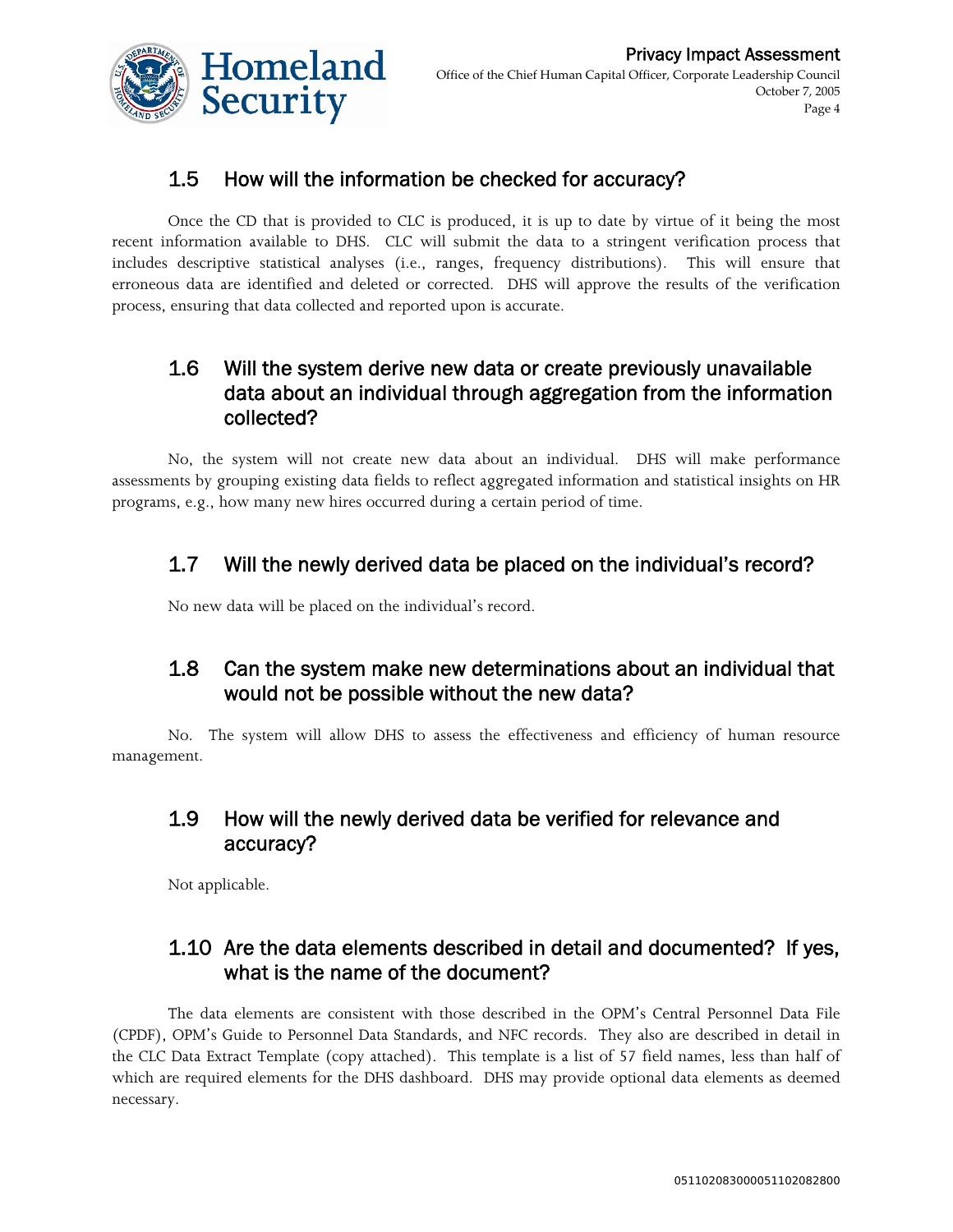

## SECTION 2 – QUESTIONS ABOUT REDRESS:

#### 2.1 What opportunities do individuals have to decline to provide information?

Because information capable of identifying an individual is not used, this question is not applicable.

#### 2.2 What opportunities do individuals have to consent to particular uses of the information?

Not applicable. Individual data will not be reflected on the human capital dashboard.

#### 2.3 How do individuals grant consent concerning how their information will be used or shared?

Not applicable. Individual data will not be reflected on the human capital dashboard.

#### 2.4 What are the procedures for individuals to gain access to their own information?

Not applicable. Individual data will not be reflected on the human capital dashboard.

#### 2.5 What are the procedures for correcting erroneous information?

Not applicable. Individual data will not be reflected on the human capital dashboard.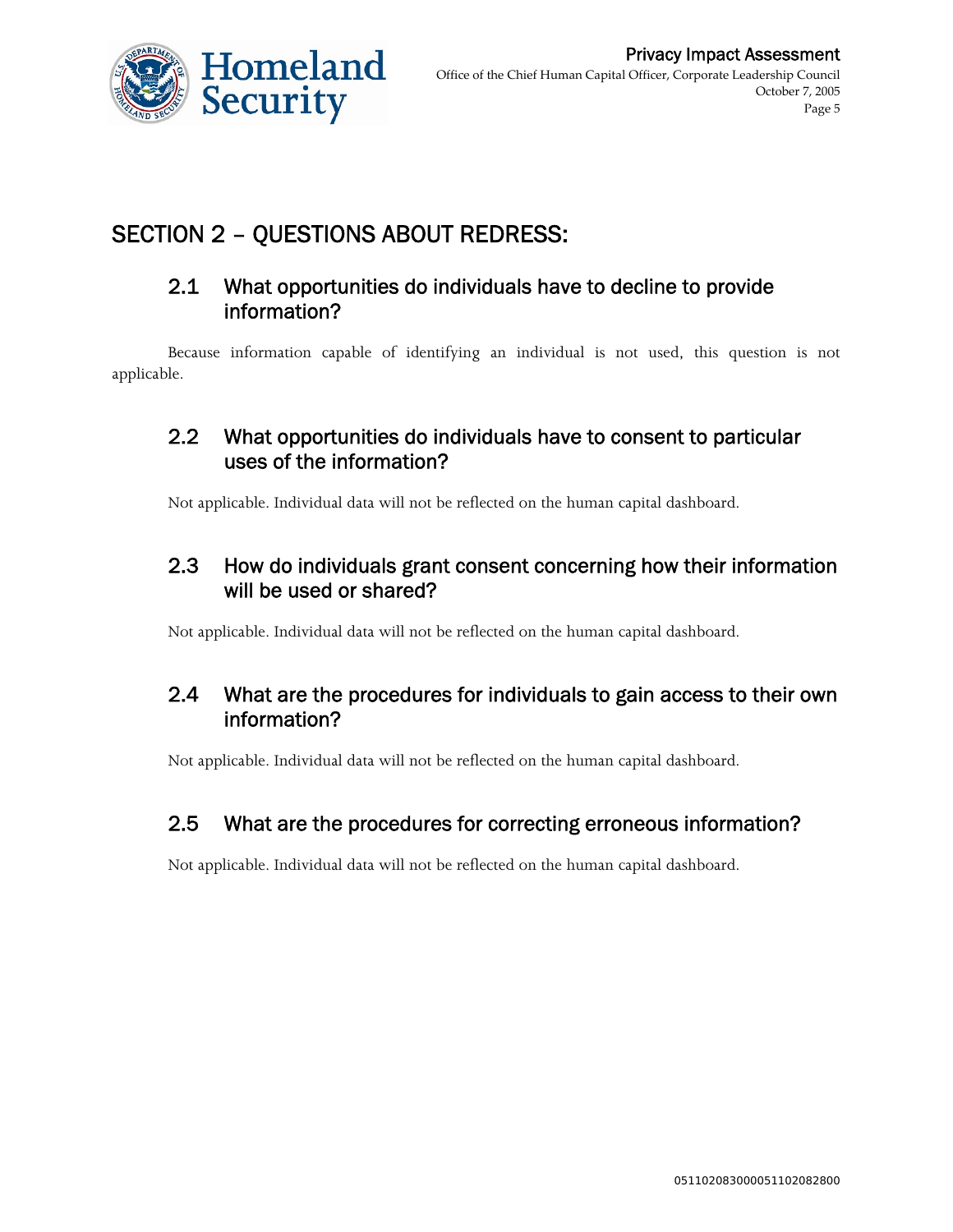

## SECTION 3 – QUESTIONS ABOUT ACCESS TO THE DATA:

#### 3.1 Who will have access to the data in the system (Users, Managers, System Administrators, Developers, Others) and is it documented?

DHS will develop a system access plan that will limit access to managers and analysts who have the responsibility of assessing the management of human resources. CLC and DHS will maintain documentation to track access.

#### 3.2 How will access to the data by a user be determined?

Access to the system will be determined by the DHS/CLC team through user and role maintenance.

#### 3.3 Are criteria, procedures, controls, and responsibilities regarding access documented?

Yes, CLC and DHS will maintain documentation to track access. The ability to grant access is controlled through role-based security.

#### 3.4 Will users have role-based access to data on the system limiting them to some but not all of the data?

Yes, role-based security will be applied to all users.

#### 3.5 What controls are in place to prevent the misuse (e.g. browsing, expired privileges) of data by those having access?

Access is controlled through role-based security. Accounts can be made active or inactive and accounts expire automatically if not used within a specific time period.

#### 3.6 Do other systems share data or have access to data in this system? If yes, explain. Include a discussion of who will be responsible for protecting the privacy rights of individuals affected by the interface?

No. No other systems share this data.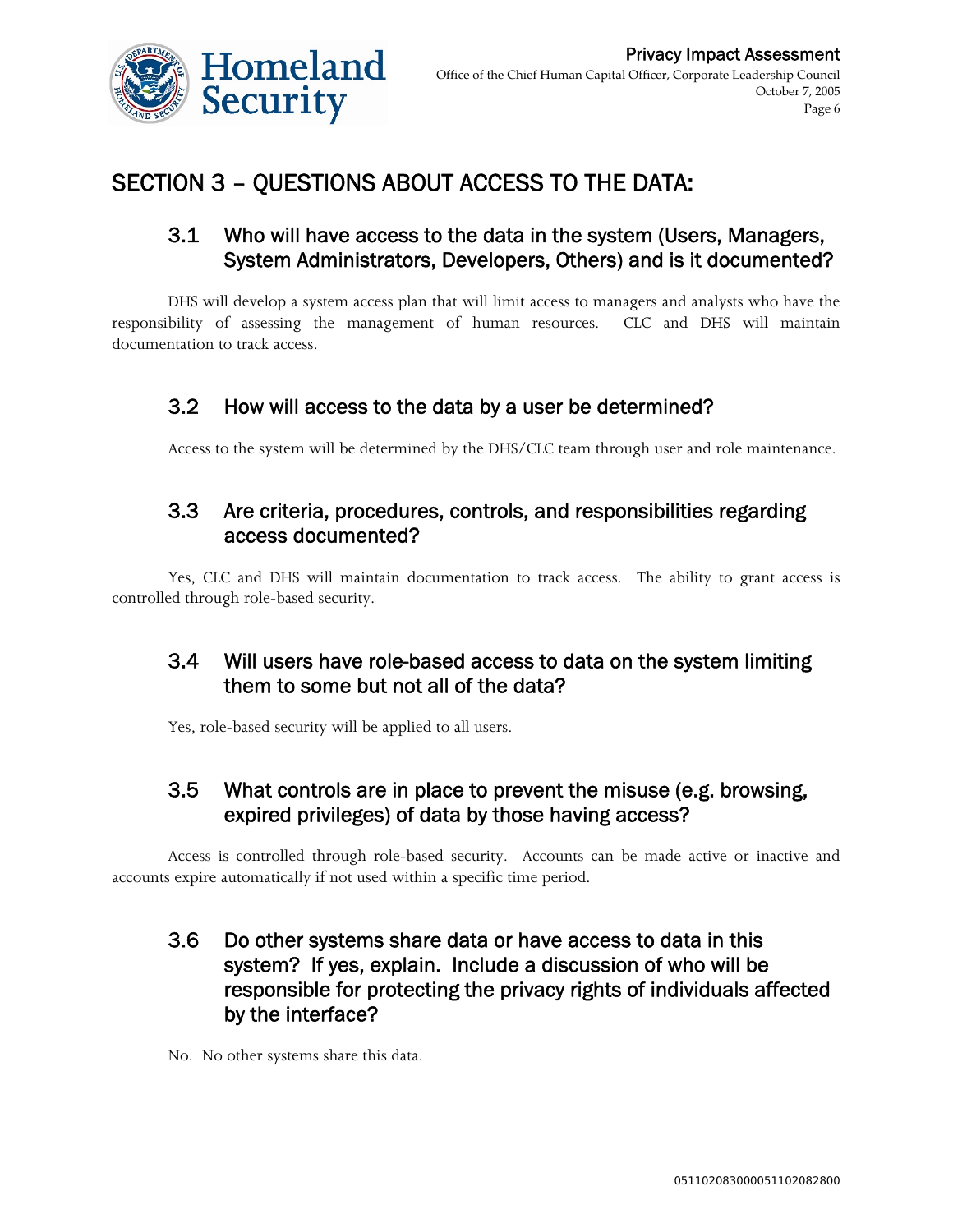

#### 3.7 Will other agencies share data of have access to data in this system (International, Federal, State, Local, Other)?

No. No other agencies will have access to the data in this system. Aggregated information on the dashboard may be viewed by CLC only in order to create benchmarks for comparison to other agencies, but DHS can only view its own information and other agencies cannot view DHS' information.

#### 3.8 How will the data be used by these other agencies?

Not applicable. Data will not be used by other agencies.

#### 3. 9 Who is responsible for assuring proper use of the data by other agencies?

Not applicable. Data will not be used by other agencies.

#### 3.10 How will the system ensure that other agencies only get the information they are entitled to?

Not applicable. Data will not be used by other agencies.

## SECTION 4 – QUESTIONS ABOUT MAINTENANCE OF ADMINISTRATIVE CONTROLS:

- 4.1 Are the data secured consistent with agency requirements under the Federal Information Security Management Act? Specifically:
	- a. Affirm that the agency is following IT security requirements and procedures required by federal law and policy to ensure that information is appropriately secured.

DHS/CLC will follow all applicable security requirements and apply the necessary procedures required by federal law and policy to ensure that information remains secure.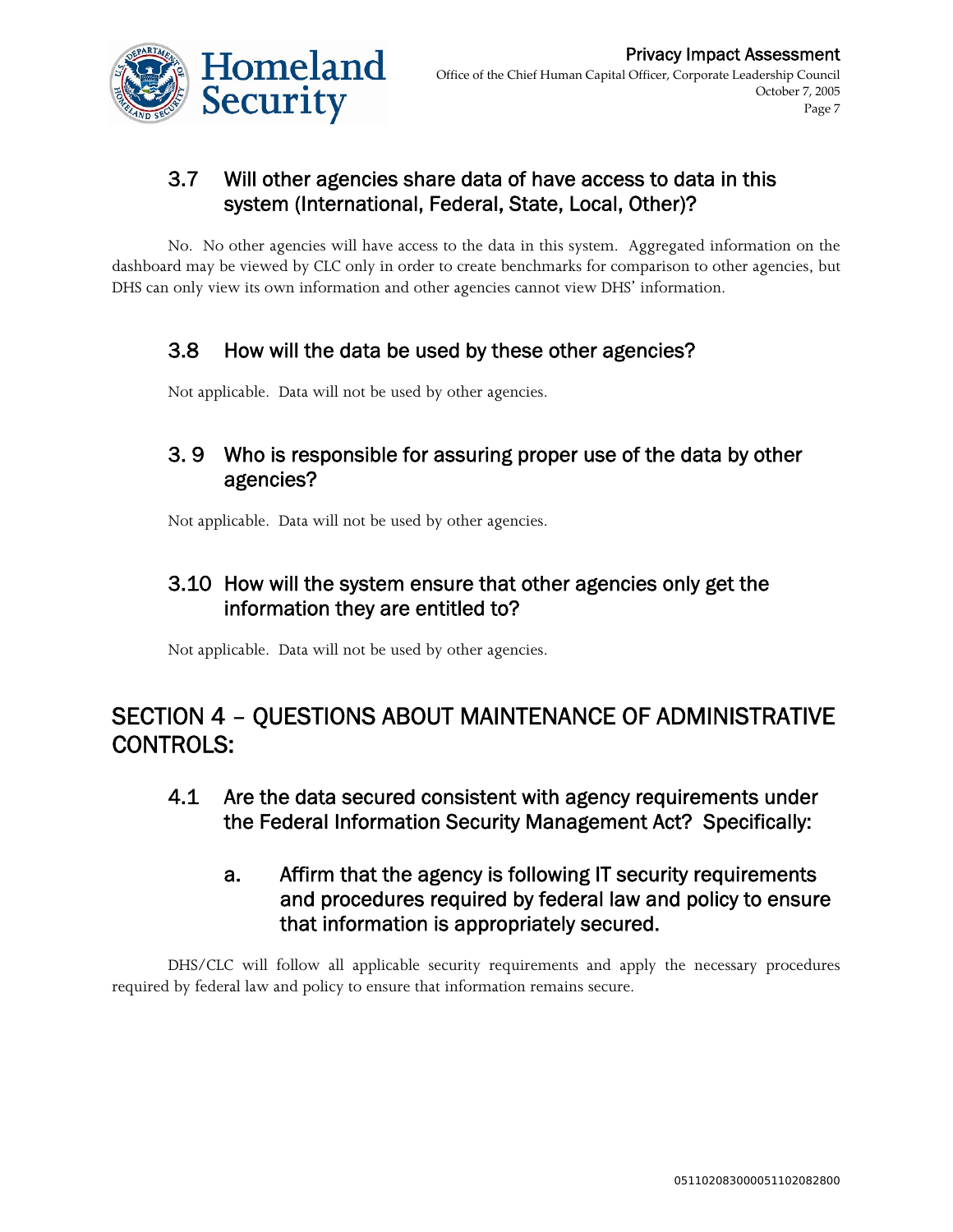

#### b. Acknowledge that the agency has conducted a risk assessment, identified appropriate security controls to protect against that risk, and implemented those controls.

As part of all system planning, the Office of the Chief Human Capital Officer (OCHCO) is using the Risk Management System (RMS) to generate C&A documentation. The Department of Justice (DOJ) has already awarded an Authorization to Operate for this system; therefore, DHS will generate an Interconnect System Agreement (ISA) with DOJ to satisfy the C&A requirement.

#### c. Describe the monitoring/testing/evaluating on a regular basis to ensure that controls continue to work properly, safeguarding the information.

Although there will be no electronic bridge between DHS and CLC, OCHCO will monitor, test, and evaluate the CLC system on an on-going basis to ensure that controls are sufficient. MaxHR will conduct site visits to ensure compliance with NIST SP 800-53 and 800-26 requirements, additional site visits will include vulnerability and patch management verifications for compliance with CSIRC Alerts. Site Visits will cover areas such as (but not limited to) auditing, account management, records management, Configuration Management, firewall, and intrusion detection logs.

#### d. Provide a point of contact for any additional questions from users.

The DHS POC is Chris Cejka, Chris.Cejka@hq.dhs.gov, (202) 357‐8246. Systems questions can be directed to John Allen, John.S.Allen@hq-dhs.gov, (202) 357-8285.

#### 4.2 If the system is operated in more than one site, how will consistent use of the system and data be maintained in all sites?

Not applicable. The system will be housed in one site.

#### 4.3 What are the retention periods of data in the system?

Data will be available for up to four years.

#### 4.4 What are the procedures for expunging the data at the end of the retention period and are these procedures documented?

CLC will expunge data after four years. CLC is familiar with data retention policies in the federal sector. Their clients include Department of Justice and General Accountability Office.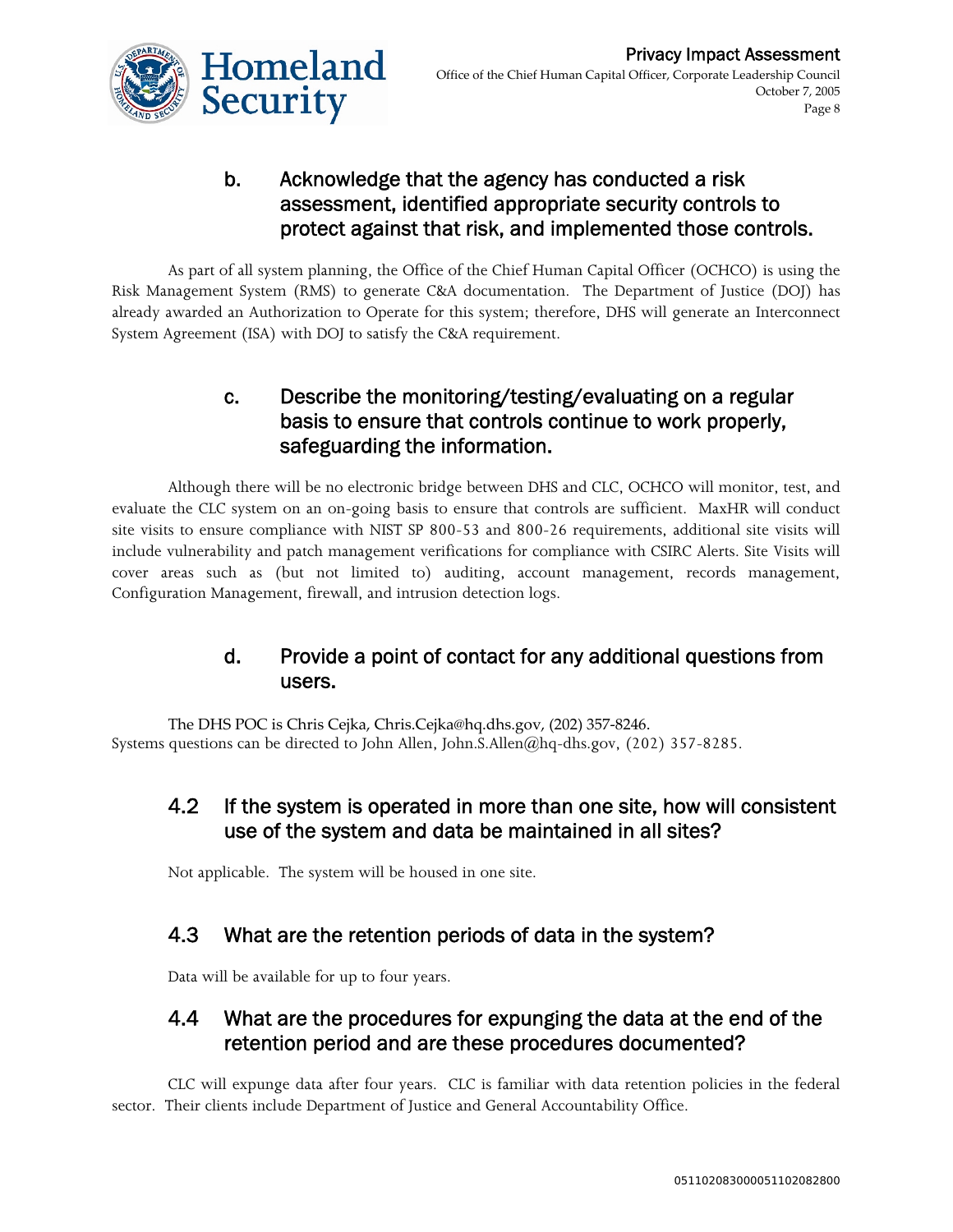

#### 4.5 Will the system provide the capability to monitor individuals or groups of individuals? If yes, explain.

No. While this tool has the capability of collecting and analyzing workforce metrics, the purpose of the Human Capital Dashboard is monitor the overall health of HR programs. OCHCO has no intention to monitor specific individuals. Data configuration will preclude monitoring at the individual level.

#### 4.6 What controls are in place to prevent unauthorized monitoring of individuals or groups of individuals?

Role-based access controls will be used to prevent unauthorized use of the CLC tool.

#### 4.7 Under which Systems of Record Notice (SORN) does the system operate? Provide Number and Name.

Design and construction of the DHS dashboard has only recently begun. Data elements need to be verified and the system has to be tested. The deployment schedule calls for the dashboard to be operational in September 2005. Currently a SORN is not planned because the CLC Metrics system will not collect or retrieve data based on personal identifiers.

## SECTION 5 – DECISION ANALYSIS:

#### 5.1 Did you evaluate competing technologies on their privacy handling capabilities? If yes, explain.

The CLC metrics tool was selected based on its unique capabilities to portray workforce metrics, its proven track record in the human capital management area, and the Council's experience providing similar services to other federal agencies such as the Department of Justice and the General Accountability Office.

#### 5.2 Were any choice changes made to system architectures, hardware, software, or implementation plans as a result of doing a PIA? If yes, explain.

Yes. After completing this PIA and consulting with the Privacy Office, it was determined that rather than using full date of birth for evaluation purposes that the birth year was sufficient.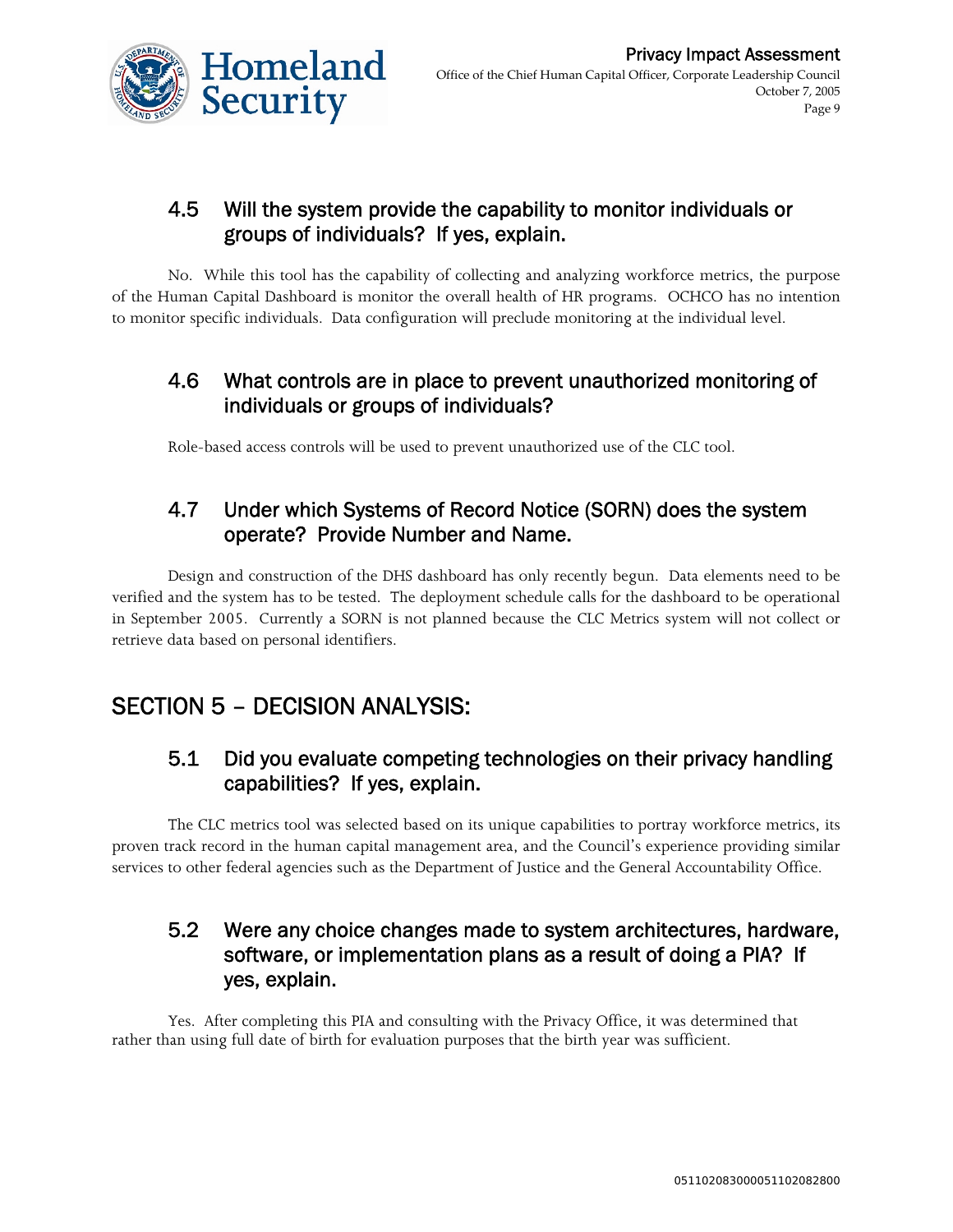

## Responsible Officials

Chris Cejka, Director of Human Capital Strategic Planning and Evaluation – Chris.Cejka@hq.dhs.gov, (202) 357‐8246.

Michelle Gilder, Human Capital Business Systems Analyst – Michelle.Gilder@dhs.gov, (202) 357‐8250.

Department of Homeland Security, Office of the Chief Human Capital Officer